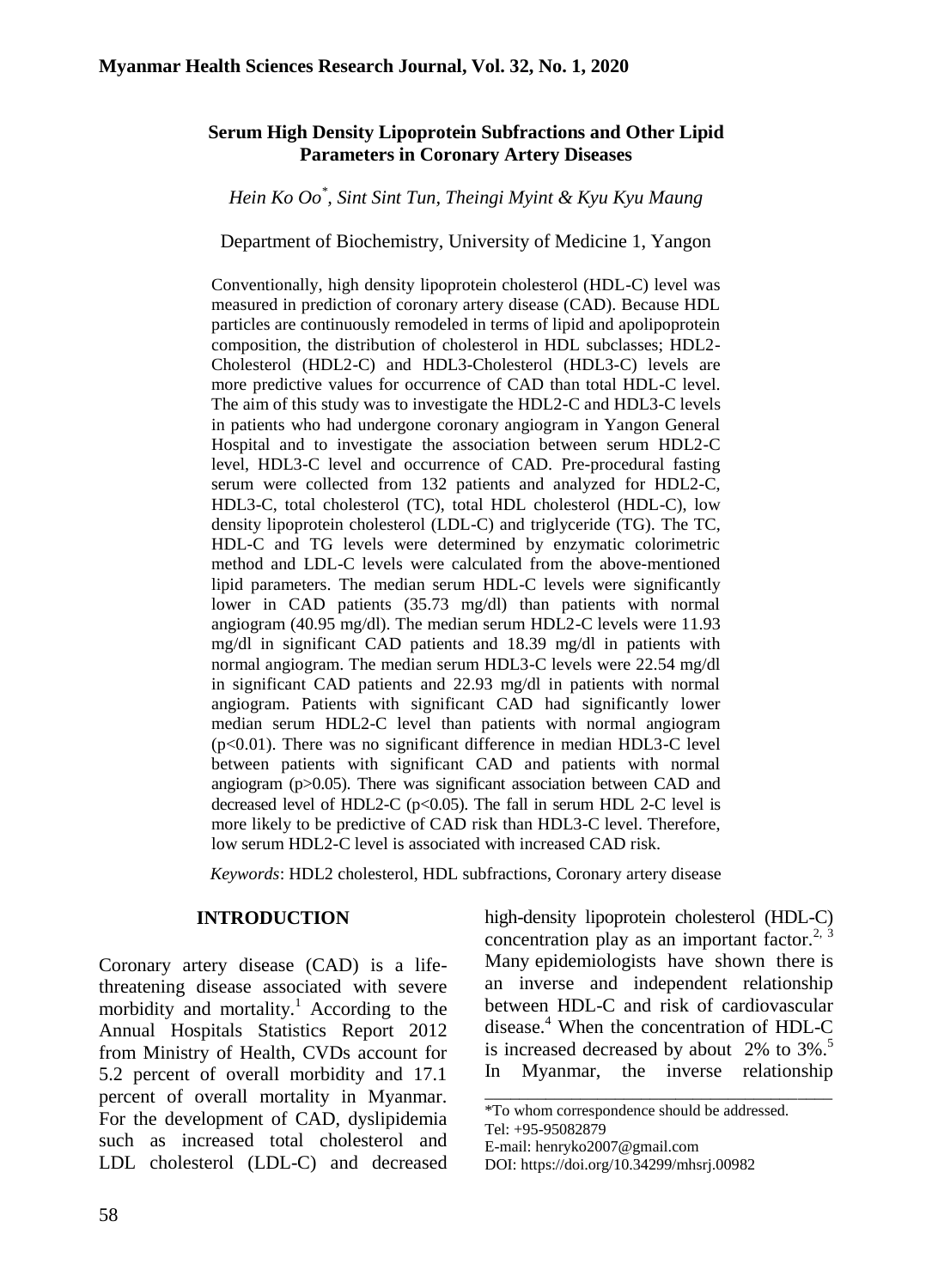between HDL-C and CAD have been shown in Sunn  $(2003)$ .<sup>6</sup>

However, the elevation of HDL-C alone did not retard atherosclerosis progression or reduce the incidence of cardiovascular events.<sup>7</sup> In contrast, some therapies by improving HDL function such as enhancing reverse cholesterol transport or changing HDL particles distribution could show greater benefit.<sup>8, 9</sup> The reason for the disparity of these studies might be explained by the fact that HDL consists of a heterogenous group of particles differing not only in size and density, but also by chemical composition and physiological function.<sup>10, 11</sup> In fact, the exact role of HDL particles of different sizes in CAD pathogenesis has not been fully evaluated.

Meta-analysis done by Superko, *et al*<sup>10</sup> and Pirillo, Norata & Catapano<sup>12</sup> showed the controversial results between CAD risk and HDL subclasses separated by density. A majority of the studies, however, have found HDL2-C to be more predictive of CAD risk than total HDL or HDL3-C.<sup>13, 14</sup> The 29-year follow-up of the Gofman's Livermore cohort showed that HDL2 and HDL3 are independently related to CAD risk.<sup>15</sup> The recent studies of Xu,  $et \text{ } al^{16, 17}$  showed that the percentage of large HDL subfraction was negatively associated with the severity of CAD and percentage of small HDL subfraction was positively associated with the severity of CAD. In Myanmar, analysis of serum HDL2-C and HDL3-C level of CAD patients have not been verified. Thus, this study is aimed to find out the serum HDL2-C and HDL3-C levels of CAD patients, and the association between the serum HDL2-C, HDL3-C levels and occurrence of CAD.

### **MATERIALS AND METHODS**

A total of 132 patients who would had been undergone cardiac angiogram at Cardiac Medical Unit of Yangon General Hospital during the period of May 2016 and June 2017 participated in the hospital-based comparative study. After getting the written informed consent, the patients were instructed for overnight fasting. After that, their fasting blood sample was taken. The data of the coronary angiogram of the patients was also recorded and the presence and absence of CAD were categorized into two groups in data analysis. The blood pressure, weight and height were taken from patient medical record. The BMI was calculated from patient's weight and height. The body fat percent was calculated by the formula.<sup>18</sup> The presence of risk factors such as diabetes mellitus and hypertension were found out by questionnaires. There were no exclusion criteria in selection of patient. The patients who were currently taking lipid lowering therapy were also included in current study.

The fasting sera were then analyzed for HDL2-C and HDL3-C levels by single precipitation procedure with dextran sulphate, heparin sodium and  $MnCl<sub>2</sub>$  solution followed by enzymatic colorimetric assay for cholesterol.<sup>19</sup> The serum total cholesterol  $(TC)$ and triglyceride (TG) levels were also determined by enzymatic colorimetric method.<sup>20, 21</sup> Serum low-density lipoprotein cholesterol (LDL-C) was determined by using formula modified by McNamara, *et al* (1990).<sup>22</sup>

Data entry and analysis were done by using Statistical Package for Social Sciences, SPSS 21 version. Summary statistics of the range, the mean, the median, the standard deviation, interquartile range and the percentiles were calculated for HDL-C, HDL2-C, HDL3-C, HDL2-C/HDL3-C, TC and TG. Due to the skewness of the data, comparisons of the HDL-C, HDL2-C, HDL3-C, HDL2- C/HDL3-C, TC and TG in CAD and control were done by Mann-Whitney U test. The associations between HDL-C, HDL2-C, HDL3-C, HDL2-C/HDL3-C and CAD were calculated by Pearson Chi-square  $(\chi^2)$  test. Correlations of HDL-C, HDL2-C, HDL3-C, HDL2-C/HDL3-C, TC and TG were calculated by Spearman correlation coefficient (ρ). The stronger significant level was set at P<0.05.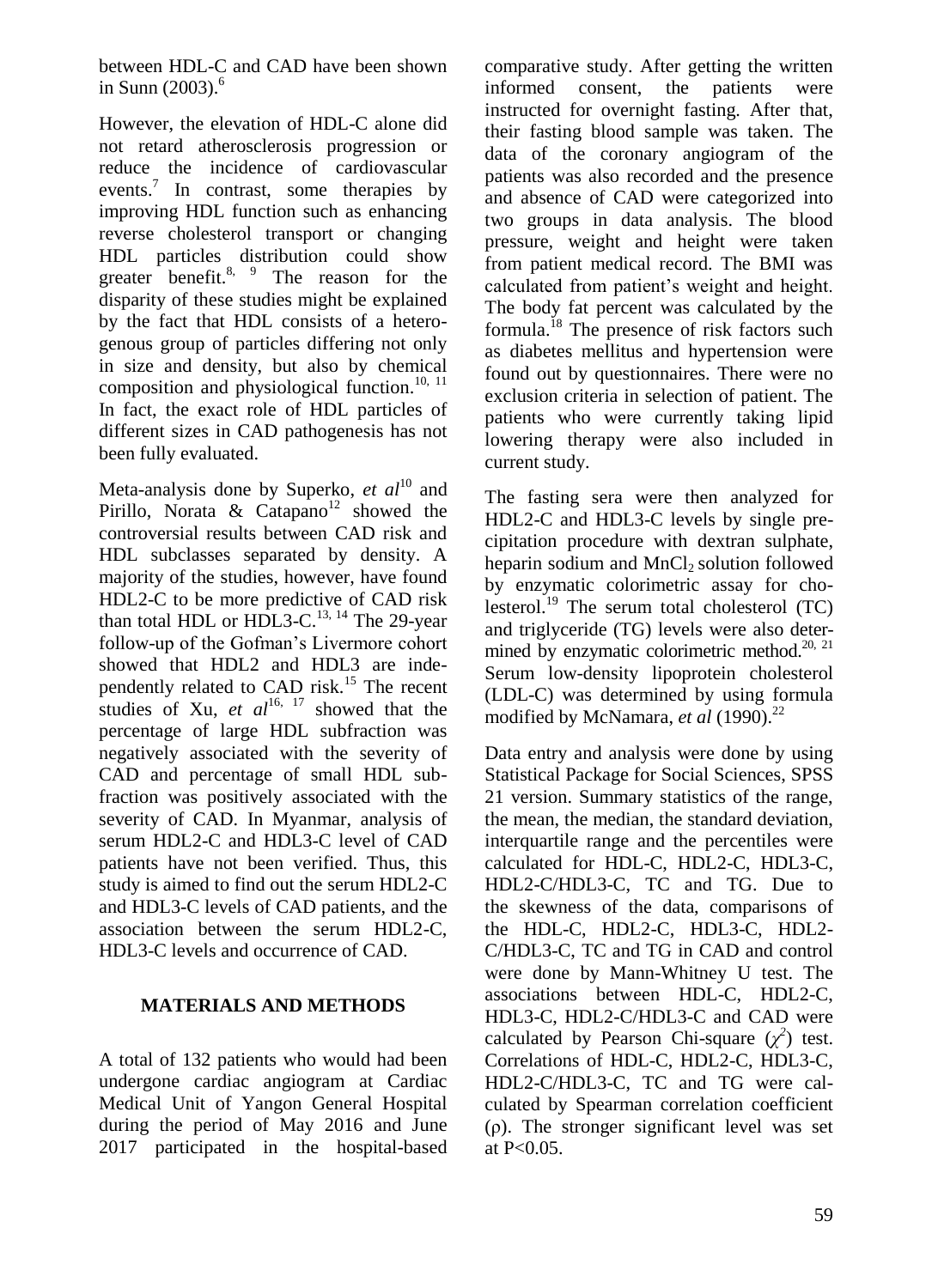#### **RESULTS**

The baseline characteristics of the 132 participants (72 CAD patients and 60 control patients) are shown in Table 1. The BMI of the CAD patients were significantly higher than patients without CAD  $(26.36 \text{ kg/m}^2 \text{ vs } 23.34 \text{ kg/m}^2, \text{ p} < 0.001).$ 

Table 1. Baseline demographic of the patients with CAD and controls

| Characteristics                                                                        | CAD<br>n=72 | <b>Without CAD</b><br>$n=60$ | p value |  |  |  |
|----------------------------------------------------------------------------------------|-------------|------------------------------|---------|--|--|--|
| Age (Years)                                                                            | 57.5(16)    | 55(17)                       | 0.149   |  |  |  |
| BMI ( $kg/m2$ )                                                                        | 26.36(5.73) | 23.34(6.87)                  | < 0.001 |  |  |  |
| Body fat (%)                                                                           | 29.96(11.7) | 29.08(13.12)                 | 0.676   |  |  |  |
| Systolic blood<br>pressure (mmHg)                                                      | 113.5(26.0) | 117(26.5)                    | 0.62    |  |  |  |
| Diastolic blood<br>pressure (mmHg)                                                     | 72(10.75)   | 70(18)                       | 0.177   |  |  |  |
| *Results are shown in median (IQR) and calculated by<br>Mann-Whitney U test            |             |                              |         |  |  |  |
| Sex                                                                                    |             |                              |         |  |  |  |
| Male                                                                                   | 51(70.8)    | 23(38.3)                     | < 0.001 |  |  |  |
| Female                                                                                 | 21(29.2)    | 37(61.7)                     |         |  |  |  |
| Hypertension<br>$n\frac{9}{6}$                                                         | 39(54.2)    | 19(31.7)                     | 0.01    |  |  |  |
| Diabetes n(%)                                                                          | 23(31.9)    | 3(5)                         | < 0.001 |  |  |  |
| History of<br>smoking n(%)                                                             | 25(34.7)    | 18(30)                       | 0.564   |  |  |  |
| *Results are shown in number (percentage) and<br>calculated by Pearson Chi-square test |             |                              |         |  |  |  |

In CAD group, male sex occupied 70.8% which was much greater than 38.3% in control group. The occurrence of CAD was significantly associated with male sex  $(p<0.001)$ . The risk factors such as hypertension and diabetes mellitus were also significantly associated with CAD. There was no significant association between history of smoking and occurrence of CAD.

The HDL-C, HDL2-C and HDL2-C/ HDL3-C were significantly higher in control patients than in CAD patients (Table 2). HDL3-C tended to be slightly higher in control patients than CAD patients, though it did not reach a significant level. TC and LDL-C were also significantly higher in control patients than CAD patients. The association between HDL-C, HDL2-C and

Table 2. Fasting lipids parameters in patients with CAD and controls

| Parameters     | CAD     | <b>Without CAD</b>    |                 |       |
|----------------|---------|-----------------------|-----------------|-------|
|                | n=72    | n=60                  | Z value p value |       |
| HDL-C (mg/dl)  | 35.73   | 40.95                 | $-3.115$ 0.002  |       |
|                | (10.1)  | (17.48)               |                 |       |
| HDL2-C (mg/dl) | 11.93   | 18.39                 | $-2.792$ 0.005  |       |
|                | (13.99) | (18.03)               |                 |       |
| HDL3-C (mg/dl) | 22.54   | 22.93                 | -0.747          | 0.455 |
|                | (9.03)  | (10.56)               |                 |       |
| HDL2-C/HDL3-C  | 0.49    | 0.76                  | $-2.098$        | 0.036 |
| ratio          | (0.95)  | (0.89)                |                 |       |
| TC (mg/dl)     | 141.3   | 162.54 (64.24) -2.868 |                 | 0.004 |
|                | (49.08) |                       |                 |       |
| LDL-C (mg/dl)  | 72.3    | 91.39                 | $-2.774$        | 0.006 |
|                | (52.08) | (48.12)               |                 |       |
| TC/HDL ratio   | 3.9     | 3.58                  | $-0.407$        | 0.684 |
|                | (1.46)  | (1.59)                |                 |       |
| TG (mg/dl)     | 129.67  | 136.09                | -1.156          | 0.248 |
|                | (95.52) | (106.86)              |                 |       |

Results are shown in median (IQR) and calculated by Mann-Whitney U test

Table 3. Association of different HDL-C and CAD

|                           | CAD<br>n (%) | <b>Without CAD</b><br>n (%) | p value |
|---------------------------|--------------|-----------------------------|---------|
| HDL-C                     | 29           | 36                          | 0.024   |
| $( >37.23 \text{ mg/dl})$ | (44.6)       | (55.4)                      |         |
| HDL2-C                    | 30           | 36                          | 0.036   |
| $($ > 14.49 mg/dl)        | (45.5)       | (54.5)                      |         |
| HDL3-C                    | 34           | 32                          | 0.484   |
| $( >22.66 \text{ mg/dl})$ | (51.5)       | (48.5)                      |         |

Cut-off points for HDL-C, HDL2-C and HDL3-C were taken from the median value of their respective parameters. The associations were calculated by Pearson chi square test.

HDL3-C levels and occurrence of CAD in this study is shown in Table 3. The cut-off points were defined by median value cholesterol levels in all subjects. The decrease in HDL-C and HDL2-C was significantly associated with occurrence of CAD ( $p<0.05$ ). The decrease in HDL3-C was not associated with occurrence of CAD  $(p>0.05)$ .

The HDL-C, HDL2-C and HDL3-C were all strongly and positively correlated with serum TC (Spearman's correlation coefficient 0.437, 0.242 and 0.211, respectively). HDL2-C and HDL3-C were also strongly and positively correlated with HDL-C (Spearman's correlation coefficient 0.796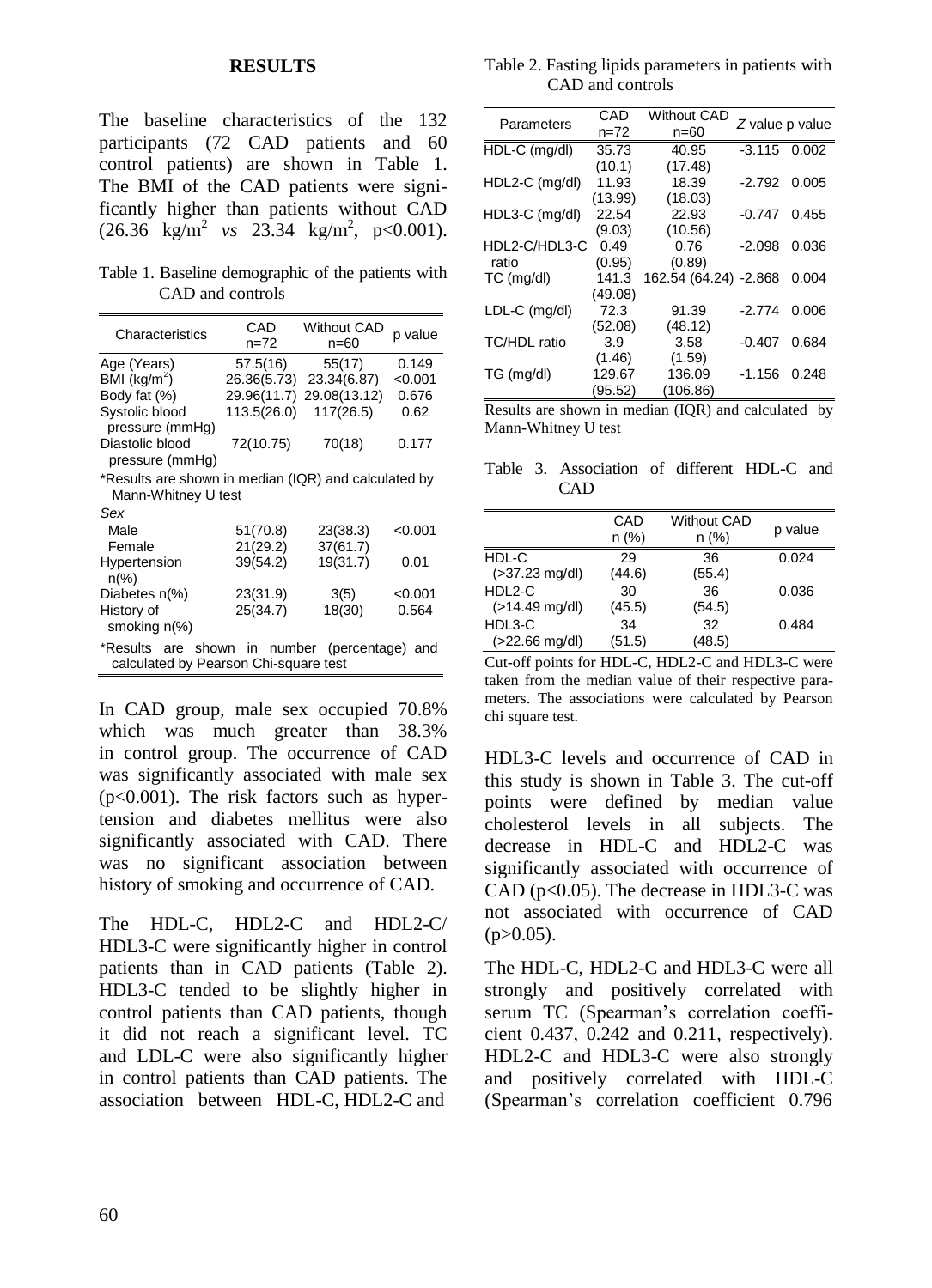Table 4. Correlation matrix for serum lipid measurements

|                    | Serum<br>ТC    |                |                       |                 |             |                |
|--------------------|----------------|----------------|-----------------------|-----------------|-------------|----------------|
| Serum<br><b>TC</b> | 1.000          | Serum<br>HDL-C |                       |                 |             |                |
| Serum<br>HDL-C     | 0.437          | 1.000          | Serum<br>HDL3-C       |                 |             |                |
| Serum<br>HDL3-C    | 0.211          | 0.197          | 1.000                 | Serum<br>HDL2-C |             |                |
| Serum<br>HDL2-C    | $0.242$ 0.796  |                | <b>xx</b><br>$-0.361$ | 1.000           | Serum<br>TG |                |
| Serum<br>TG        | **<br>0.373    | $-0.023$       | 0.058                 | $-0.076$        | 1.000       | Serum<br>LDL-C |
| Serum<br>LDL-C     | $***$<br>0.879 | 0.219          | 0.109                 | 0.069           | 0.066       | 1.000          |

Values inside each box represented Spearman's rho, the pairwise correlation coefficient \*\*Correlation is significant at the 0.01 level (2-tailed)

\*Correlation is significant at the 0.05 level (2-tailed)

and 0.197, respectively). There were no significant correlations between TG, LDL, HDL2-C and HDL3-C (Table 4).

## **DISCUSSION**

Understanding of the HDL subfractions, rather than HDL-C alone, provides more insight on enhancing reverse cholesterol transport and redistribution of cholesterol to other lipoprotein particles. This may have greater benefit for effective lipid therapies in prevention and treatment of cardiovascular disease.

Prior work on the association of HDL2 and HDL3 with CVD has yielded conflicting results. In a meta-analysis, it was reported that 45% of 37 total case-control studies found a significant decrease in both HDL2 and HDL3 levels in CVD cases, 26% found a significant decrease in HDL2 only,  $11\%$ found a significant decrease in HDL3 only, and 17% found no significant decrease in either HDL subfractions.<sup>10</sup>

In the present study, the fasting serum lipids parameters (TC, HDL-C, HDL2-C, HDL3-C, TG, VLDL and LDL) were investigated in voluntarily participated 132 patients, 72 patients with CAD and 60 patients without CAD. Coronary artery disease diagnosed by angiography may be more specific than by ECG. Therefore, the patients who had undergone coronary angiogram for various cardiac problems in cardiac medical unit in Yangon General Hospital were recruited in this study.

The TC and LDL-C were significantly increased in patients without significant CAD in this study. This result may be mainly due to involvement of patients with lipid lowering therapy in significant CAD group. Most patients resulting significant CAD were taking lipid lowering therapy more than 8 weeks. This may affect the TC and LDL-C levels of the patients with significant CAD.

In the present study, as agreed in all other studies, HDL-C was significantly higher in patients without CAD than patients with CAD (p=0.002) and the decreased in HDL-C was significantly associated with the occurrence of CAD  $(p=0.024)$ . After fractionation, it was found that HDL2-C was significantly higher in patients without CAD than in patients with CAD  $(p=0.005)$  and there was also a significant association between HDL2-C and CAD (p=0.036).

The HDL3-C was also increased in control patients than CAD patients though it did not attain a significant level in both comparison and association. According to these results, the decrease in both serum HDL-C and HDL2-C may contribute to predict CAD risk.

In the present study, the HDL3-C level was higher than the HDL2-C level in total study population. This was consistent with the findings of Smuts and coworkers $^{23}$  who studied on Caucasian CAD patients. Kim and  $\text{colleagues}^{24}$  also reported similar results who studied on patients with carotid artery disease (CAAD) in Korea.

However, in the Japanese subjects studied by Hirano, et al,<sup>19</sup> the HDL2-C level was higher than HDL3-C level. Although the reason for this discrepancy is unclear, it appears to be affected by genetic factors. For example, Hepatic Lipase (HL) activity and HL gene promoter polymorphism are the important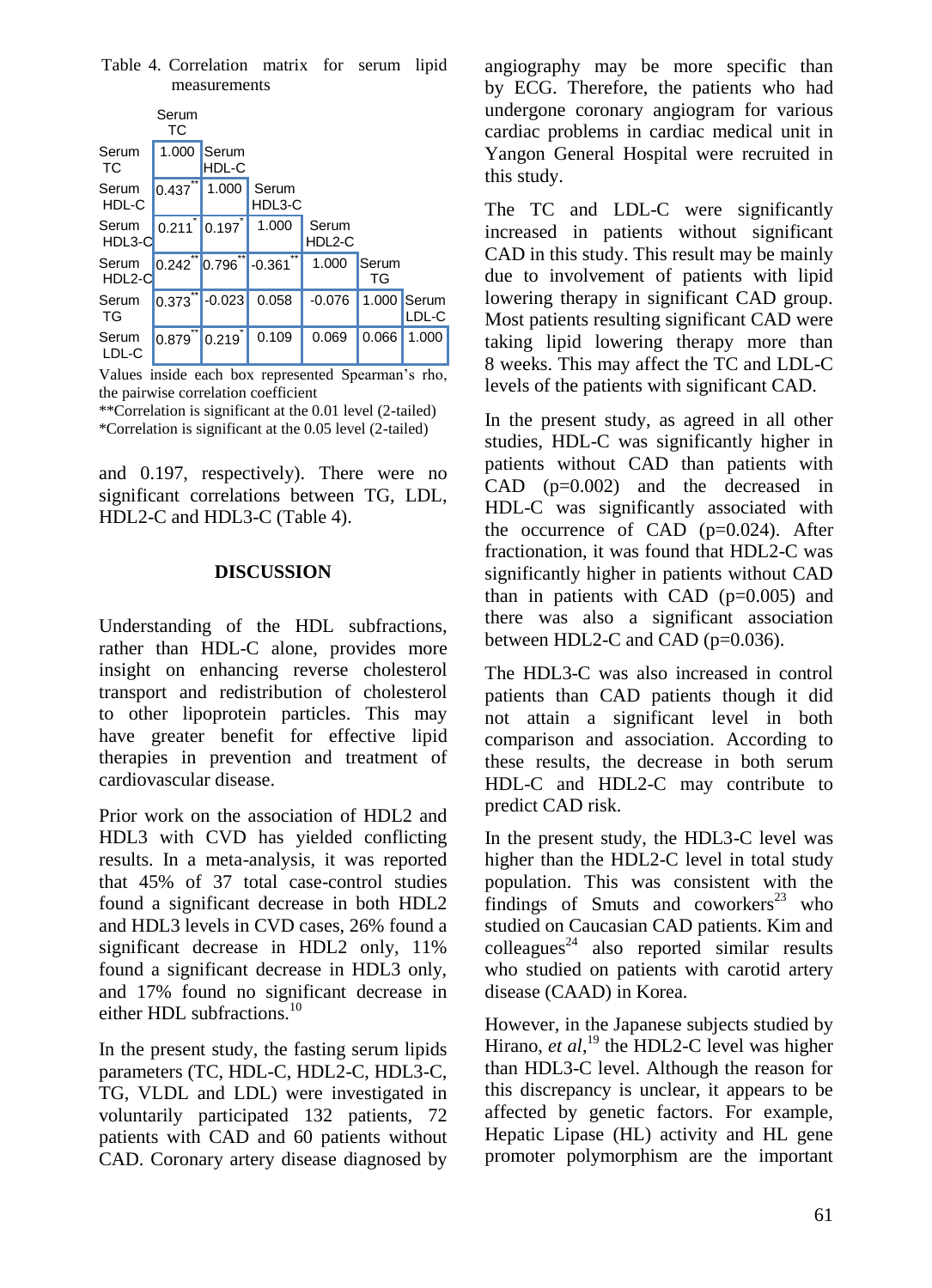determinants of HDL2-C. One allelic variation in the HL gene associated with higher HDL2-C was more frequent in Japanese population. In addition, cholesterol ester transfer protein (CETP) activity and its gene polymorphism were associated with the variance in HDL3-C. Such factors may influence whether HDL2-C or HDL3-C predominate in certain populations. $^{25}$  The present study is the first study in Myanmar for studying HDL-C subfractions and it is still needed to verify the dominant pattern of HDL2-C and HDL3-C fractions in a largescale study.

According to Table 3, HDL-C and HDL2-C were shown to have inverse associations with CAD. Salonen, *et al* <sup>26</sup> reported that both HDL-C and HDL2-C levels had inverse associations with the risk of acute myocardial infarction and could be protective factors in ischemic heart disease whereas the role of HDL3-C remained equivocal. In the present study, there was no significant change in HDL3-C between CAD and control group, and therefore, it could not be stated that HDL3-C could be cardioprotective marker.

The HDL2-C was inversely correlated with ApoB and sdLDL which was strongly associated with atherosclerosis. However, it was also reported that HDL3-C level was positively correlated with LDL-C and apoB levels, which are recognized risk factors for atherosclerosis. $^{25}$  The correlations of HDL3-C to atherosclerosis were varied in different studies. Some studies stated that HDL3-C was risk factor for atherosclerosis, some stated that it was cardioprotective marker and some reported that there was no significant correlation between HDL3-C and atherosclerosis.

Many studies have established that serum TG level was negatively correlated with HDL2-C. Serum TG level is reflected by the presence of TG rich ApoB containing particles in serum. Through the actions CETP, transfer of TG to HDL particles leads to the generation of TG-rich HDL2 particles, which are more susceptible to be modified

by hepatic lipase. Hepatic lipase then converts HDL2 particles to HDL3 particles, which may impair its cardioprotective function.<sup>27</sup>

In the present study, the serum TG level was tending to be increased in patients without CAD than patients with significant CAD (129.67 mg/dl *vs* 136.09 mg/dl) but did not attained the significant level. There was also no significant correlation between serum HDL2-C, HDL3-C, LDL-C and TG (Table 4). This may be due to effects of statin therapy which can greatly decrease the LDL-C and TG level of the patients.<sup>28</sup>

The relationships of HDL subclasses with the cardioprotective mechanisms of HDL, including reverse cholesterol transport, and anti-inflammatory, anti-oxidative effects, and anti-thrombotic effects are not well understood. The antiatherogenic properties of HDL have been primarily ascribed to reverse cholesterol transport. The promotion of reverse cholesterol transport depends partly on the cholesterol efflux capacity of HDL, i.e. their acceptance of cholesterol from macrophages. Khera, *et al* <sup>29</sup> reported that HDL efflux capacity was inversely correlated with carotid intima-media thickness, and that this association remained statistically significant when adjusted for HDL cholesterol levels.

The association of low HDL2b to cardiovascular disease is thought to be primarily due to compromised ABCG1-mediated efflux of cellular cholesterol to larger HDL.<sup>30</sup> There is also ABCA1-mediated efflux of cellular cholesterol to  $pre\beta$  HDL.<sup>31</sup> The functions of ABCA1 and ABCG1 may be coordinated, with ABCA1 initially providing phospholipid to lipid-poor pre-β HDL, followed by ABCG1 providing additional phospholipid and cholesterol enrichment. In familial hypercholesterolemia, the capacity of large HDL2 to mediate free cholesterol efflux via both scavenger receptor-B1 and ABCG1-dependent pathways is reportedly reduced, and carotid intima-media thickness was found to correlate inversely with both scavenger receptor-B1-dependent and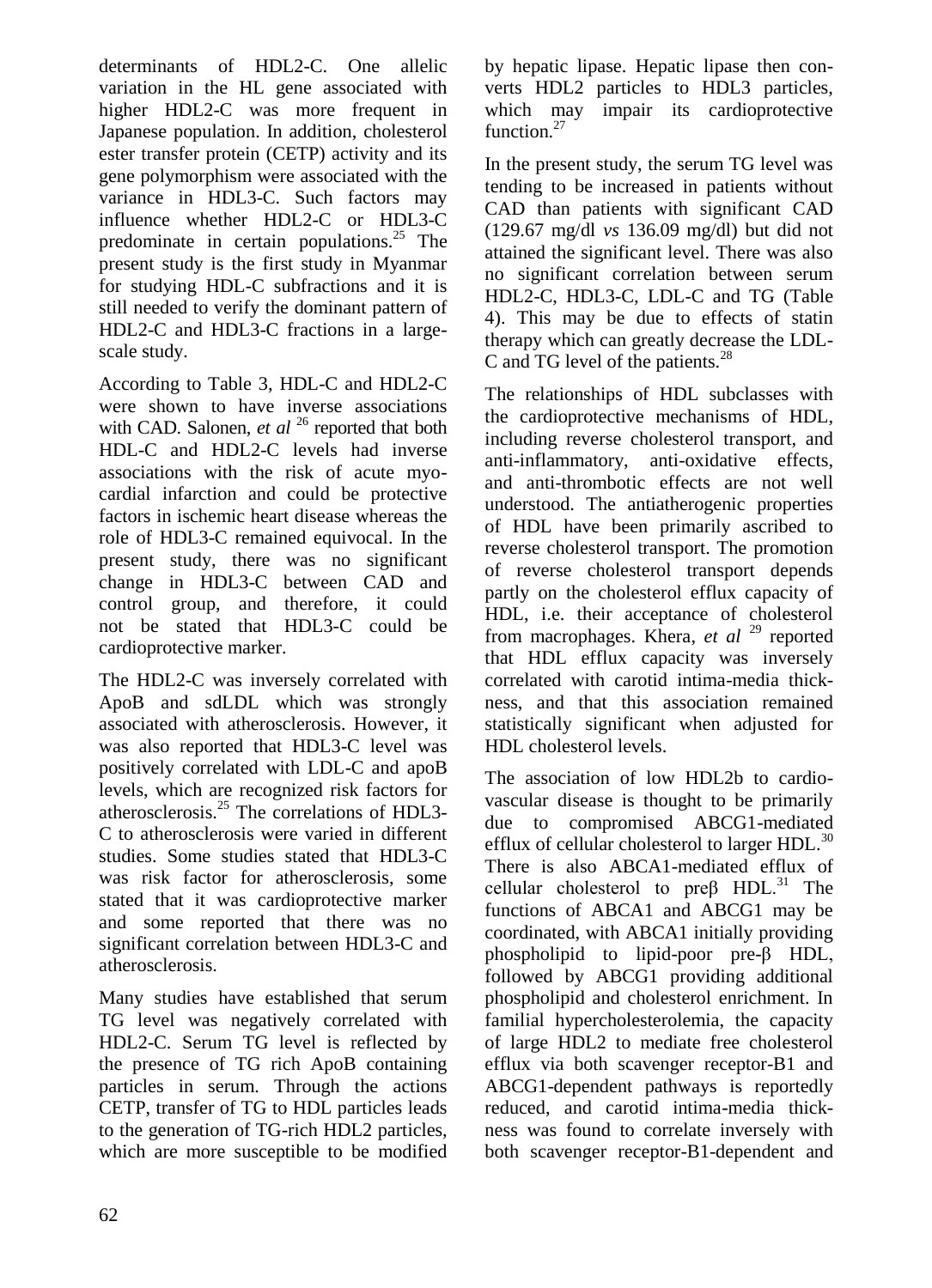ABCG1-dependent HDL2 efflux capacities.<sup>32</sup> Plasma HDL2 concentrations may also reflect the catabolism and clearance of atherogenic triglyceride-rich lipoprotein remnants. $\frac{33}{12}$  These previous findings also support the inverse relationship of HDL2-C with the occurrence of CAD in this study.

Different mechanisms may endow HDL3 with its cardioprotective properties. HDL3 particles are less prone to oxidation than HDL2, possibly due to paraoxonase 1 activity, which is greater for HDL3 than HDL2.<sup>34</sup> Oxidized LDLs are considered atherogenic and small, dense HDL3 particles appear to inhibit LDL oxidation to a greater extent than  $HDL2<sup>35</sup>$  Electrophoresis appears to provide greater resolutions of HDL subclasses, which may become increasingly important in identifying individuals at risk and defining therapies for preventing or reversing atherosclerosis.<sup>36</sup> The one-step precipitation method used in the present study can provide the serum HDL2-C level which was shown to correlate significantly with HDL2b separated by electrophoresis method.<sup>13</sup> So, the HDL2-C level can also be applicable to provide greater insight in prevention and treatment of CAD therefore the electrophoresis method can be recommended for prediction on risk of CAD.

# *Recommendation*

Further studies are required to evaluate cutoff points for HDL-C, HDL2-C and HDL3-C among Myanmar people. More insightful investigations are also required to determine the effects of statin therapy on HDL-C, HDL2-C and HDL3-C. To understand the underlying mechanism of HDL particles in occurrence of CAD, the Apo-A proteins level, LCAT activity, hepatic lipase activity and cholesterol ester transfer protein (CETP) activity should be measured along with HDL2-C and HDL3-C levels. Relationship between HDL2-C, HDL3-C and severity of CAD, according to clinical scoring system, also needs to be investigated.

In conclusion, the present study examined the serum lipid profile including subfraction analysis of HDL in the patients who would have been coronary angiogram in cardiac medical unit, Yangon General Hospital. The serum HDL-C and HDL2-C levels in CAD patients were significantly lower than those found in patients without CAD. HDL-C and HDL2-C levels were also strongly and negatively associated with occurrence of CAD. According to these results, both HDL-C and HDL2-C were significantly associated with the occurrence of CAD. However, it was not seen in this study that HDL2-C was superior to HDL-C.

# *Competing interests*

The authors declare that they have no competing interests.

## **ACKNOWLEDGEMENT**

We would like to express our heartfelt thanks and gratitude to Professor Nwe Nwe, all the doctors and nurses from Cardiac Medical Unit, YGH for their helpful guidance and assistance during the research.

### **REFERENCES**

- 1. Wang JC & Bennett M. Aging and Atherosclerosis. *Circulation Research* 2012; 111(2): 245-259.
- 2. Acharjee S, Roe MT, Amsterdam EA, Holmes DN & Boden WE. Relation of admission high-density lipoprotein cholesterol level and in-hospital mortality in patients with acute non-ST segment elevation myocardial infarction (from the National Cardiovascular Data Registry). *American Journal of Cardiology* 2013; 112(8): 1057-1062.
- 3. Lyons JG, O'Dea K & Walker KZ. Evidence for low high-density lipo-protein cholesterol levels in Australian indigenous peoples: A systematic review. *BMC Public Health* 2014; 14: 545.
- 4. Toth PP, Barter PJ, Rosenson RS, *et al*. High-density lipoproteins: A consensus statement from the National Lipid Association. *Journal of Clinical Lipidology* 2013; 7(5): 484-525.
- 5. Chapman MJ, Crockett SC, Purvis PE, *et al*. Macrovascular disease in the elderly with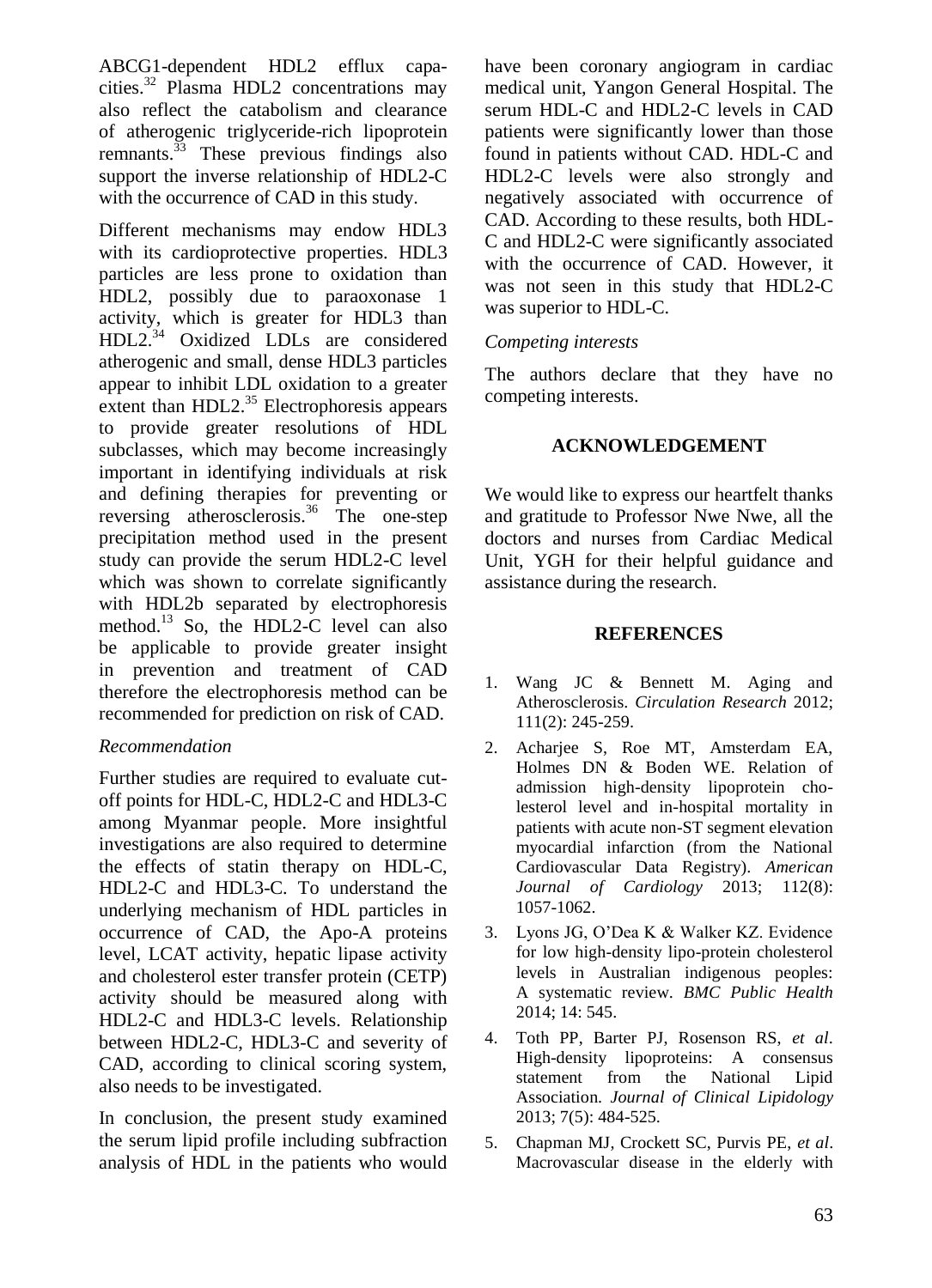type 1 diabetes. *Journal of Diabetes & Metabolism* 2013; 4(8): 299.

- 6. Sunn HK. Lipoprotein (a) Level in Patients with Acute Myocardial Infarction in Myanmar. [MMedSc *thesis*]. University of Medicine 1: Yangon; 2003.
- 7. Barter PJ, Brewer HB, Chapman MJ, Hennekens CH, Rader DJ & Tall AR. Cholesteryl ester transfer protein: A novel target for raising HDL and inhibiting atherosclerosis. *Arteriosclerosis, Thrombosis and Vascular Biology* 2003; 23(2): 160-167.
- 8. Barylski M, Toth PP, Nikolic D, Banach M, Rizzo M & Montalto G. Emerging therapies for raising high-density lipoprotein cholesterol (HDL-C) and augmenting HDL particle functionality. *Best Practice & Research Clinical Endocrinology & Metabolism* 2014; 28(3): 453-461.
- 9. Kingwell BA & Chapman MJ. Future of high-density lipoprotein infusion therapies: Potential for clinical management of vascular disease. *Circulation* 2013; 128(10): 1112-1121.
- 10. Superko HR, Pendyala L, Williams PT, Momary KM, King SB & Garrett BC. High-density lipoprotein subclasses and their relationship to cardiovascular disease. *Journal of Clinical Lipidology* 2012; 6(6): 496-523.
- 11. Rosenson RS, Brewer HB, Chapman MJ, Fazio S, Hussain MM, Kontush A, *et al*. HDL measures, particle heterogeneity, proposed nomenclature, and relation to atherosclerotic cardiovascular events. *Clinical Chemistry* 2011; 57(3): 392-410.
- 12. Pirillo A, Norata GD & Catapano AL. Highdensity lipoprotein subfractions - what the clinicians need to know. *Cardiology* 2013; 124(2): 116-125.
- 13. Johansson J, Carlson LA, Landou C & Hamsten A. High density lipoproteins and coronary atherosclerosis. A strong inverse relation with the largest particles is confined to normotriglyceridemic patients. *Arteriosclerosis, Thrombosis* 1991; 11(1): 174-182.
- 14. Drexel H, Amann FW, Rentsch K, *et al*. Relation of the level of high-density lipoprotein subfractions to the presence and extent of coronary artery disease. *American Journal of Cardiology* 1992; 70(4): 436-440.
- 15. Williams PT & Feldman DE. Prospective study of coronary heart disease *vs*

HDL2, HDL3, and other lipoproteins in Gofman's Livermore Cohort. *Atherosclerosis* 2011; 214(1): 196-202.

- 16. Xu R-X, Li S, Li X-L, *et al*. High-density lipoprotein subfractions in relation with the severity of coronary artery disease: A Gensini score assessment. *Journal of Clinical Lipidology* 2015; 9(1): 26-34.
- 17. Xu R-X, Zhang Y, Ye P, *et al*. Analysis of lipoprotein subfractions in Chinese Han patients with stable coronary artery disease. *Heart, Lung and Circulation* 2015; 24(12): 1203-1210.
- 18. Deurenberg P, Weststrate JA & Seidell JC. Body mass index as a measure of body fatness: Age- and sex-specific prediction formulas. *British Journal of Nutrition* 1991; 65(2): 105-114.
- 19. Hirano T, Nohtomi K, Koba S, Muroi A & Ito Y. A simple and precise method for measuring HDL-cholesterol subfractions by a single precipitation followed by homogenous HDL-cholesterol assay. *Journal of Lipid Research* 2008; 49(5): 1130-1136.
- 20. Richmond W. Preparation and properties of a cholesterol oxidase from nocardia sp. and Its application to the enzymatic assay of total cholesterol in serum. *Clinical Chemistry* 1973; 19(12): 1350-1356.
- 21. Trinder P. Determination of total cholesterol, high density lipoprotein cholesterol and triglycerids by enzymatic colourimetric method. *Journal of Clinical Pathology* 1969; 22: 158-162.
- 22. McNamara JR, Cohn JS, Wilson PW & Schaefer EJ. Calculated values for lowdensity lipoprotein cholesterol in the assessment of lipid abnormalities and coronary disease risk. *Clinical Chemistry* 1990; 36(1): 36-42.
- 23. Smuts CM, Weich HF, Weight MJ, *et al*. Free cholesterol concentrations in the highdensity lipoprotein subfraction-3 as a risk indicator in patients with angiographically documented coronary artery disease. *Coronary Artery Disease* 1994; 5(4): 331-338.
- 24. Kim DS, Burt AA, Rosenthal EA, *et al*. HDL‐3 is a superior predictor of carotid artery disease in a case‐control cohort of 1725 participants. *Journal of the American Heart Association* 2014; 3(3).
- 25. Maeda S, Nakanishi S, Yoneda M, *et al*. Associations between Small Dense LDL, HDL Subfractions (HDL2, HDL3) and Risk